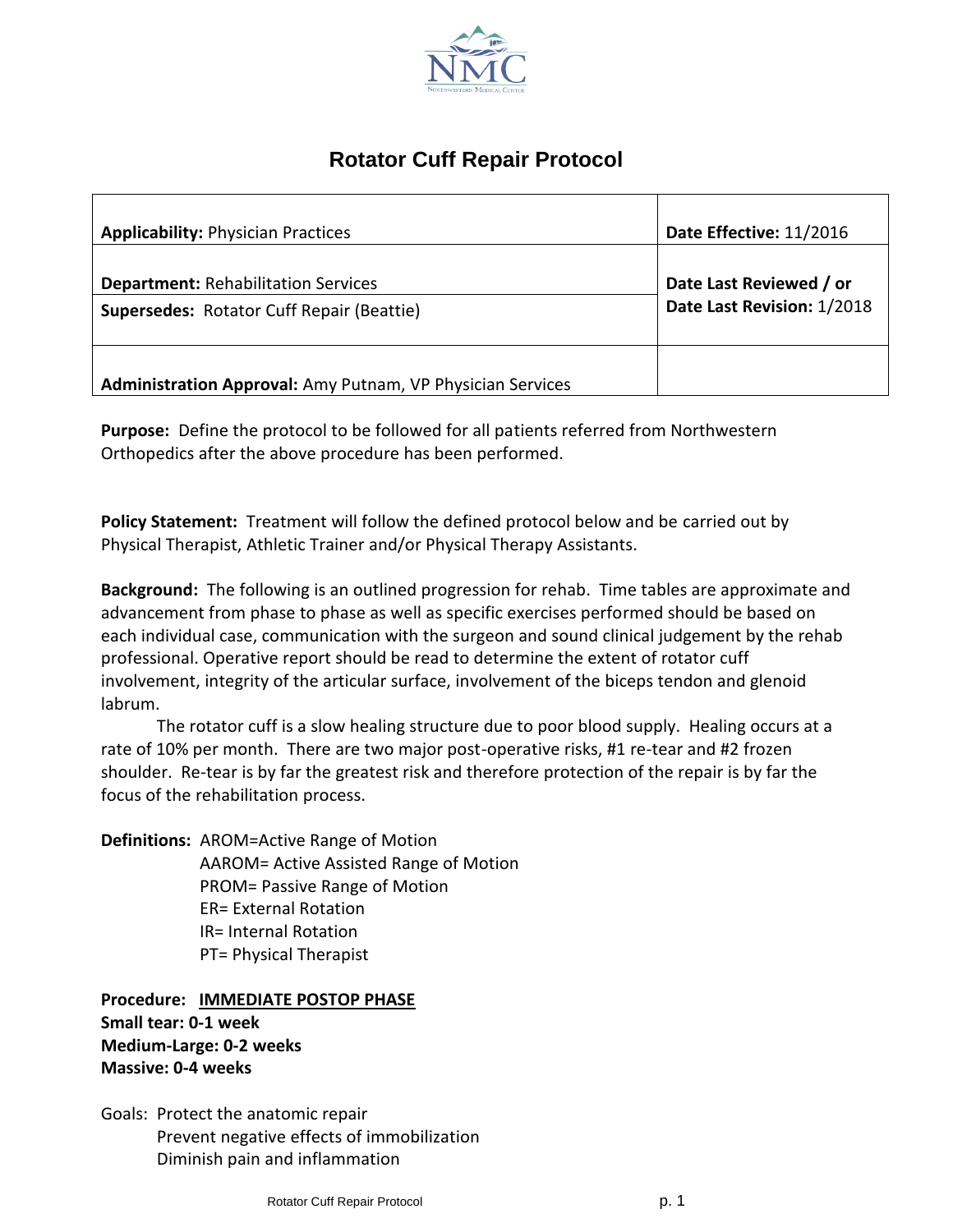

SLING use:

**Small tear- 2-3 weeks (educate that patient should continue to avoid active shoulder motion even when out of the sling until allowable by protocol) Medium to Large- 4-6 weeks (educate that patient should continue to avoid active shoulder motion even when out of the sling until allowable by protocol) Massive- 6-8 weeks**

#### **Immediate POSTOP PHASE**

First outpatient physical therapy scheduled for post-op day 2-3 for all groups

*Dressing*:therapist will remove post op dressing at initial PT visit. Wound will be cleansed and band-aids applied. If aquacel AG is used by surgeon this will be removed in PT at post-op day 7.

*Pt. education*: encourage frequent ice use, postural awareness, wound care, compliance with precautions, use of sling, proper dressing and washing techniques to maintain precautions.

*Edema Control:*

Ice/cryocuff Kinesiotape if indicated Estim- if indicated

*Suggested exercises:*

Hand, wrist, forearm, elbow AROM and isometrics. Cervical AROM Passive shoulder pendulum PROM ER in supine with wand (elbow at side- neutral to less than 20 degrees abduction)

- *Variance if subscapularis repair- No ER (active and passive)past neutral x 6 weeks, forward elevation in scapular plane with shoulder in IR only x 6 weeks, no abduction (active and passive) x 6 weeks, no resisted IR x 12 weeks, 6-12 weeks limit ER to 30 degree.*
- *If biceps repair- no resisted elbow flexion or forearm supination x 6 weeks, no lifting greater than coffee cup x 6 weeks.*

## **POST-OP Phase 1**

## **Small tear:1 week Medium-Large: 2 weeks Massive: 4 weeks** Goals: Protect the anatomic repair Prevent negative effects of immobilization Diminish pain and inflammation PROM goals flexion 100, ER 20, abduction 60 *Edema Control:* Ice/cryocuff Kinesiotape if indicated

Estim- if indicated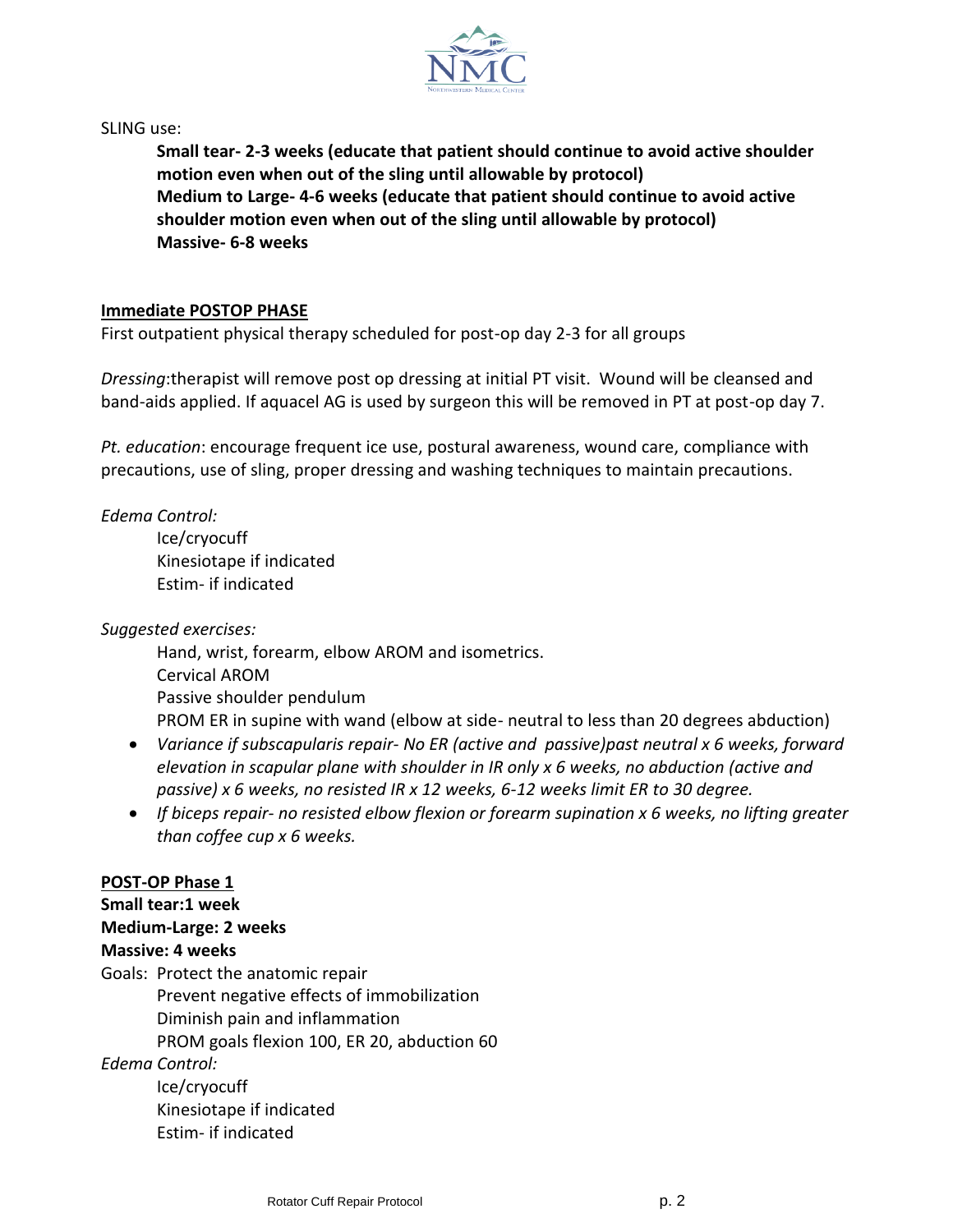

*Pt. education*: encourages frequent ice use, postural awareness, compliance with precautions, use and weaning from sling depending upon repair size.

**Sling Use:**

**Small tear- 2-3 weeks (educate that patient should continue to avoid active shoulder motion even when out of the sling until allowable by protocol) Medium to Large- 4-6 weeks (educate that patient should continue to avoid active shoulder motion even when out of the sling until allowable by protocol) Massive- 6-8 weeks**

*Suggested Exercise*:

Gentle shoulder PROM in all directions, do not force IR Passive pulleys-all directions, do not force IR. Scapular isometrics: retraction and depression Hand, wrist, forearm, elbow AROM and isometrics

Conditioning: Cardiovascular exercise that does not stress the repair or put patient at risk of falling. Stationary biking, walking for example.

- *Variance if subscapularis repair- No ER past neutral (active and passive) x 6 weeks, forward elevation in scapular plane with shoulder in IR only x 6 weeks, no abduction(active and passive) x 6 weeks, no resisted IR x 12 weeks, 6-12 weeks limit ER to 30 degrees.*
- *If biceps repair- no resisted elbow flexion or forearm supination x 6 weeks, no lifting greater than coffee cup x 6 weeks.*

## **POST-OP Phase 2**

## **Small tear: 4 weeks**

## **Medium-Large: 6 weeks**

## **Massive: 8 weeks**

Goals: Protect the anatomic repair Prevent negative effects of immobilization Promote proprioception and scapula-humeral rhythm Diminish pain and inflammation PROM goals-flexion 130, ER 40, abduction 75 Grade I/II shoulder joint mobilizations

*Pt. education*: may return to sedentary work with elbow at side, no resistive activity/lifting, avoid repetitive abduction *Suggested exercises*:

> Submaximal shoulder isometrics in neutral Shoulder AAROM progressed to AROM. Start with gravity reduced positions and progress to against gravity as tolerated. Scapular row and shoulder extension Grade I/II shoulder joint mobilizations Hand, wrist, elbow resisted exercises in all directions

*Variance if subscapularis repair- No ER past neutral (active and passive) x 6 weeks, forward*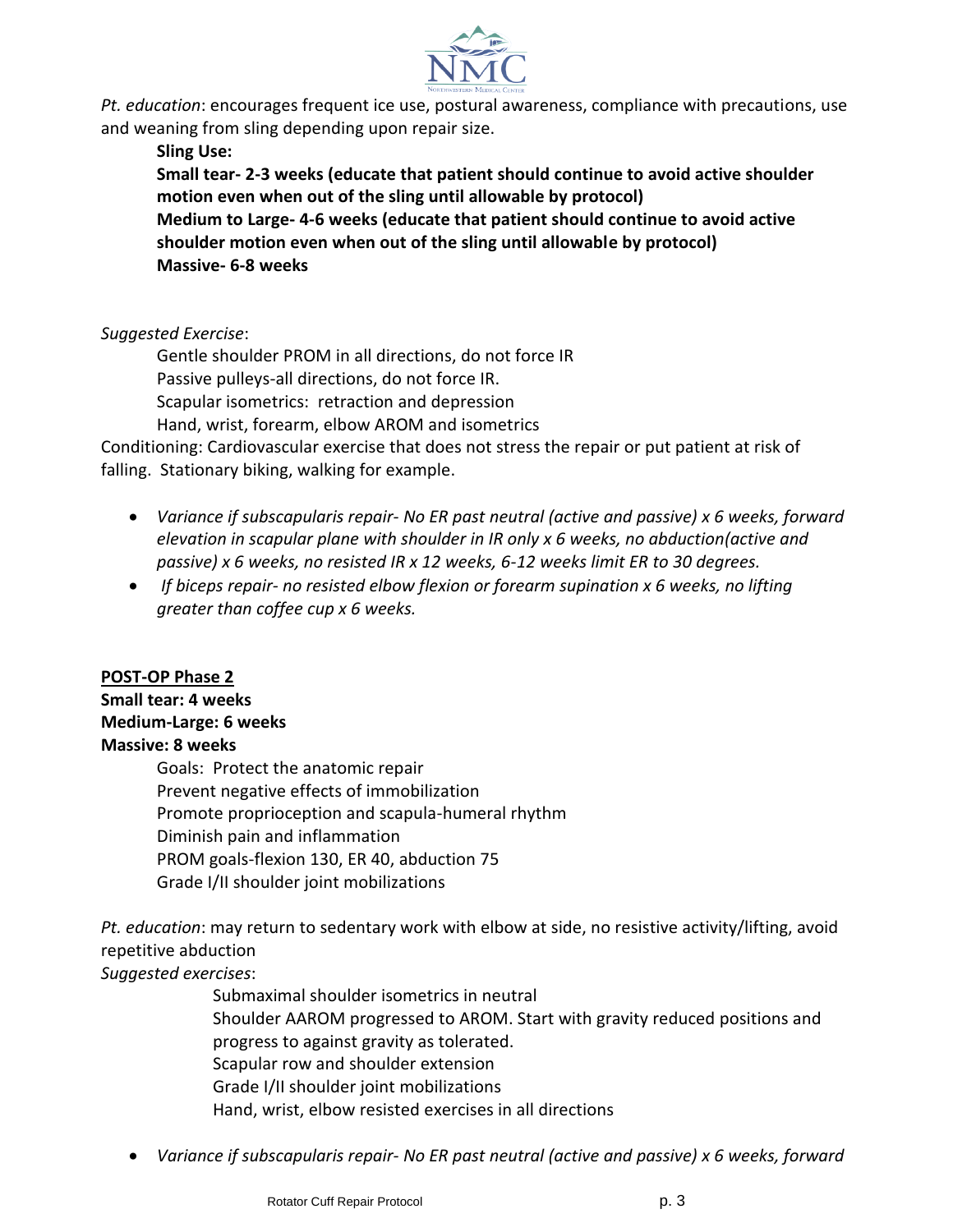

*elevation in scapular plane with shoulder in IR only x 6 weeks, no abduction (active and passive) x 6 weeks, no resisted IR x 12 weeks, 6-12 weeks limit ER to 30 degrees.* 

 *If biceps repair- no resisted elbow flexion or forearm supination x 6 weeks, no lifting greater than coffee cup x 6 weeks.*

## **POST-OP Phase 3**

## **Small tear: 6 weeks**

#### **Medium-Large: 12 weeks**

#### **Massive: 16 weeks**

Goals: Protect the anatomic repair Restore functional use of the involved UE Promote dynamic stability and proprioception PROM goals-flexion 140, ER 50, abduction 80 Restore AROM

*Pt education*: waist high functional activities no overhead lifting *Suggested exercises*:

Shoulder PROM in all directions

Shoulder AAROM and AROM in all directions

Shoulder isometrics in all directions

Shoulder progressive resistive exercises: for rotator cuff and scapular stabilization with focus on shoulder strengthening below 90 degrees.

- o Theraband/weights for resistance
- $\circ$  Scapular stabilization activities in varying positions: supine, sitting, standing
- o Prone Exercises: scapular row, extension, horizontal abduction and scaption with progressive resistance
- o UBE
- o Closed chain activities with shoulder below 90 degrees
- *Variance if subscapularis repair- No ER past neutral (active and passive) x 6 weeks, forward elevation in the scapular plane with shoulder in IR only x 6 weeks, no abduction (active and passive) x 6 weeks, no resisted IR x 12 weeks, 6-12 weeks limit ER to 30 degrees.*

## **POST-OP Phase 4 12-24+ weeks**

Goals: Full AROM Restore function

## **Small:12 weeks**

## **Medium-Massive:18 weeks**

PROM and stretching for full ROM Progress strengthening for rotator cuff and scapular muscles in all directions. Progress as tolerated open chain, closed chain, functional exercises.

#### **Weeks 18-24: ALL**